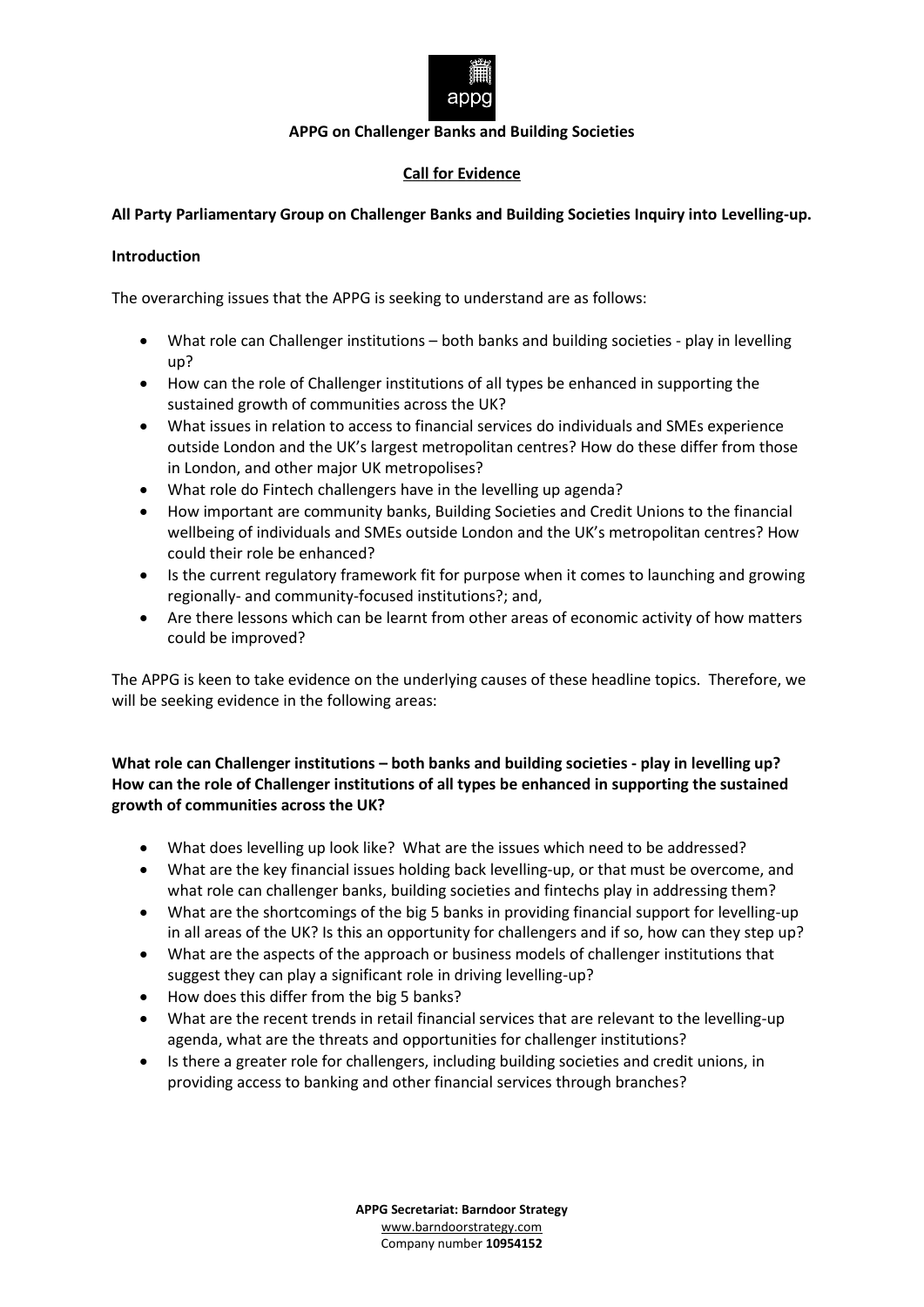

**What issues in relation to access to financial services do individuals and SMEs experience outside London and the UK's metropolitan centres? How do these differ from those in London, and other major UK metropolises?**

- Is there evidence that access to finance is easier in London and the South East compared to elsewhere in the UK and what are examples of this?
- Is levelling up primarily aimed at SME lending or are there consumer implications in terms of access to finance?
- Why are there so many credit unions in some parts of the UK, such as Scotland and Northern Ireland, compared to England?
- Do the US's regional banks offer better finance for regionally based US firms than UK equivalents?
- Are firms that offer banking which better mirrors the digital consumer and business activity patterns making a breakthrough?

### **What role do Fintechs have in the levelling up agenda?**

- Can Fintechs help individuals and business where non-fintech banking has not done so? In which areas specifically?
- Are there examples of Fintech initiatives which are reaching unbanked or under-banked and poorly serviced groups of consumers?
- Are there regulatory changes which could allow Fintech or digitally focussed firms to take a more proactive role on financial advice and financial education?

## **How important are community banks, Building Societies and Credit Unions to the financial wellbeing of individuals and SMEs outside London and the UK's metropolitan centres? How could their role be enhanced?**

- What role do community-focussed banks play in supporting the financial wellbeing of communities? Are there examples, and how could this be enhanced?
- Are there examples of clusters of building societies where banks lack coverage? Could this be replicated?
- What are the distributions of institutions nationally and how do they relate to each other?
- Why are credit unions so concentrated in some parts of the country but absent elsewhere?
- What services can BS and CU's offer that the big high street banks cannot?

**Is the current regulatory framework fit for purpose when it comes to launching and growing regionally- and community- focused institutions? What changes are needed? Is this holding back communities?**

- Are there examples of regulatory failure or blockers?
- Why does the UK have so few regional banks compared to other comparable economies?
- Are there continuing issues with authorisation of institutions or are constraints on growth and scaling up the main concern?

**APPG Secretariat: Barndoor Strategy** [www.barndoorstrategy.com](http://www.barndoorstrategy.com/) Company number **10954152**